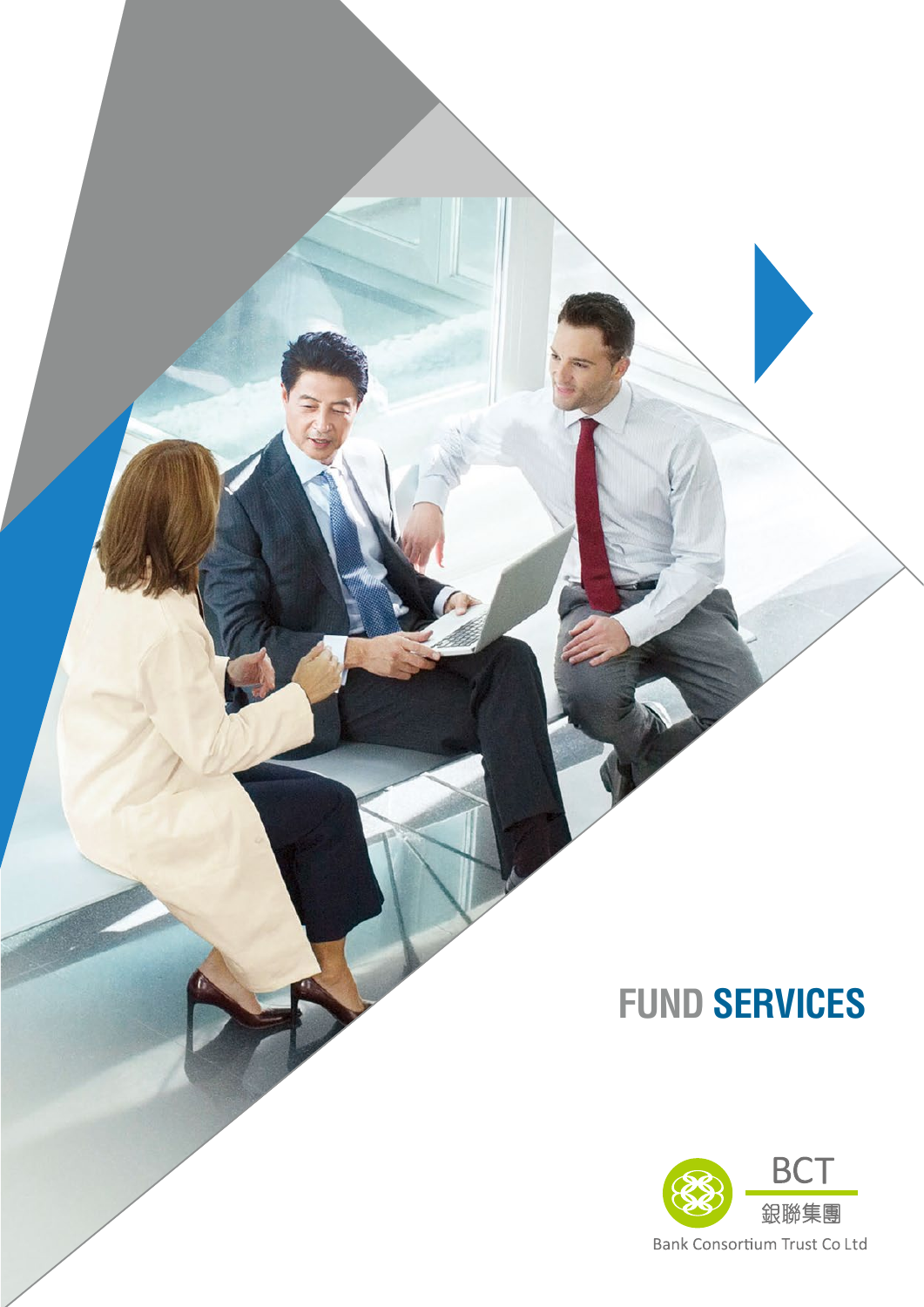### **TRANSFER** AGENCY SERVICES (RETAIL ADMINISTRATION SERVICE)

Catering to the needs of institutional investors and asset managers, BCTC offers shareholder or transfer agency services for investment funds. With relevant experience, our service team is dedicated to providing timely services to shareholders.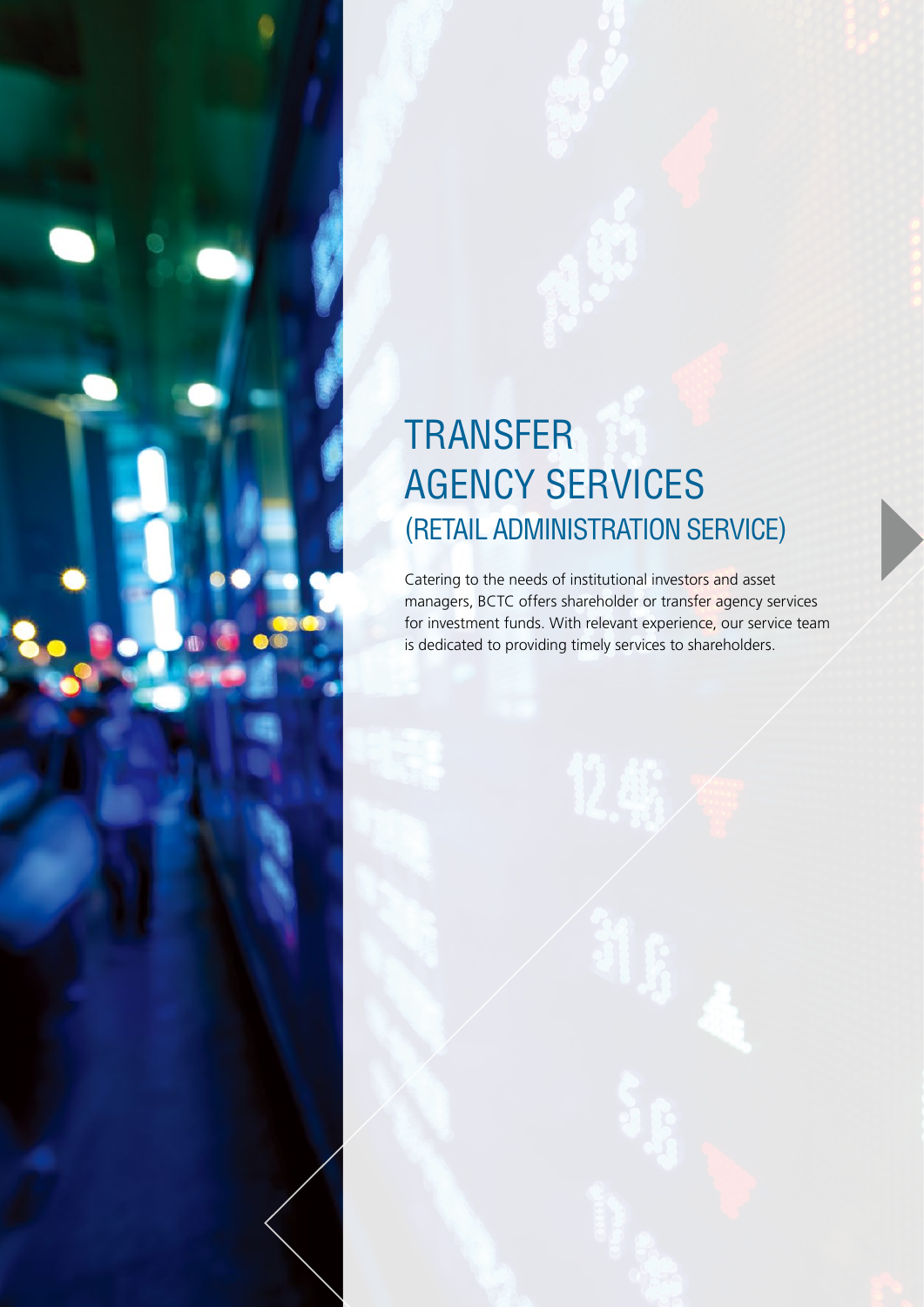

#### KEY SERVICES INCLUDE

- » Processing of unitholder application, subscription, redemption and transfers;
- » Dividend payments and re-investments;
- » Death case and probate handling;
- » Fund compliance monitoring;
- » Monitoring of anti-money laundering; and
- » Client-defined reporting.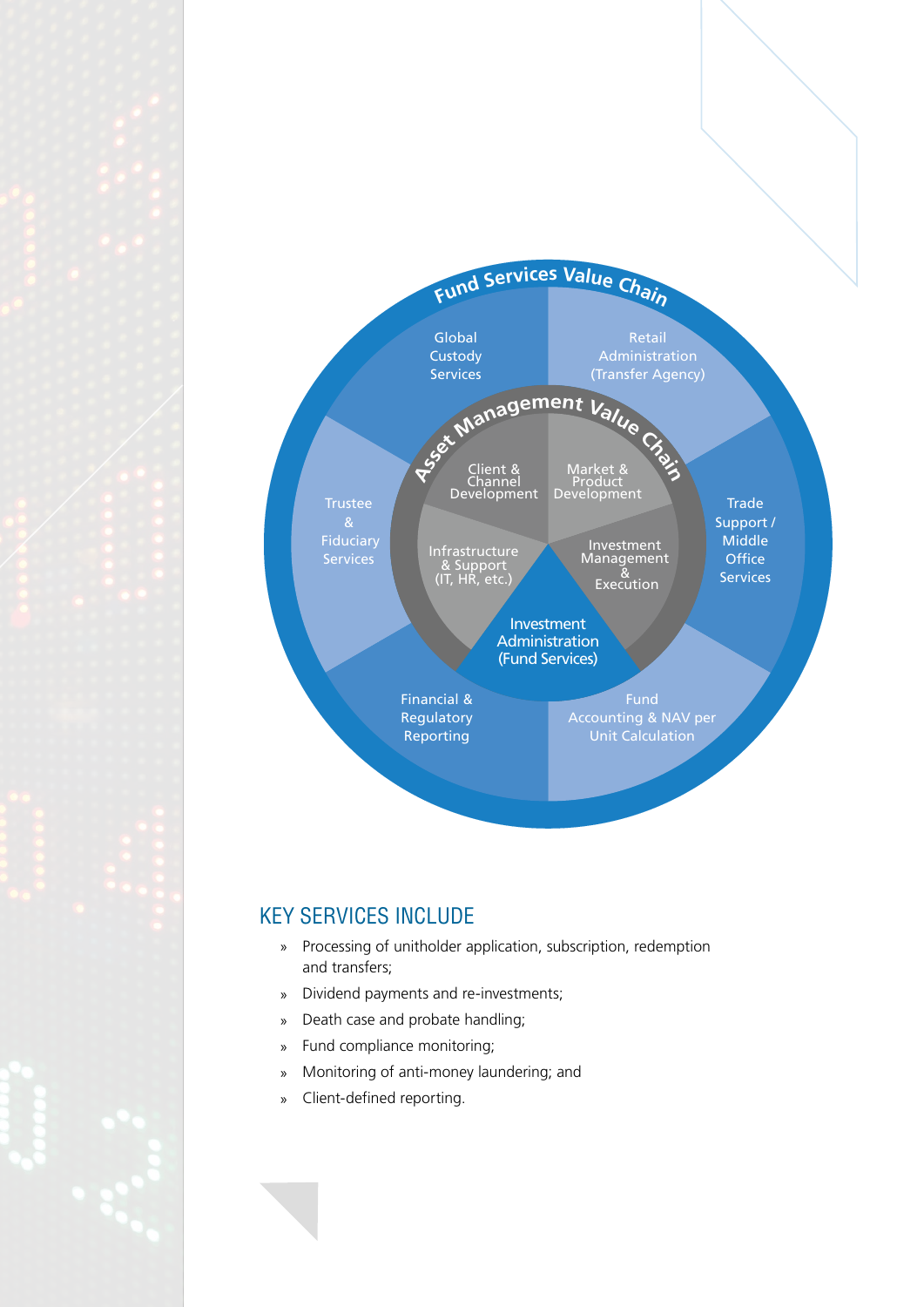# TRADE SUPPORT / MIDDLE OFFICE SERVICES

In facilitating effective fund management, a full range of middle office solutions is offered:

- » Security and FX trade processing;
- » Pre-settlement compliance monitoring and compliance breach reporting;
- » Issuance of security trade instructions to global sub-custodians;
- » Late and failed trade monitoring and resolution;
- » Corporate action processing; and
- » Cash management.

### FUND COMPLIANCE SERVICES

With a team of seasoned fund compliance professionals, BCTC offers integrated portfolio / fund compliance monitoring with:

- » Customised, fund specific monitoring for investment restrictions specified in fund prospectus and regulations;
- » Daily checking covering security type, issuer, security maturity and ratings;
- » Timely update provided to asset managers on regulatory changes impacting funds; and
- » Regular compliance training on investment and regulatory changes relating to funds for BCTC's internal compliance and fund administration professionals.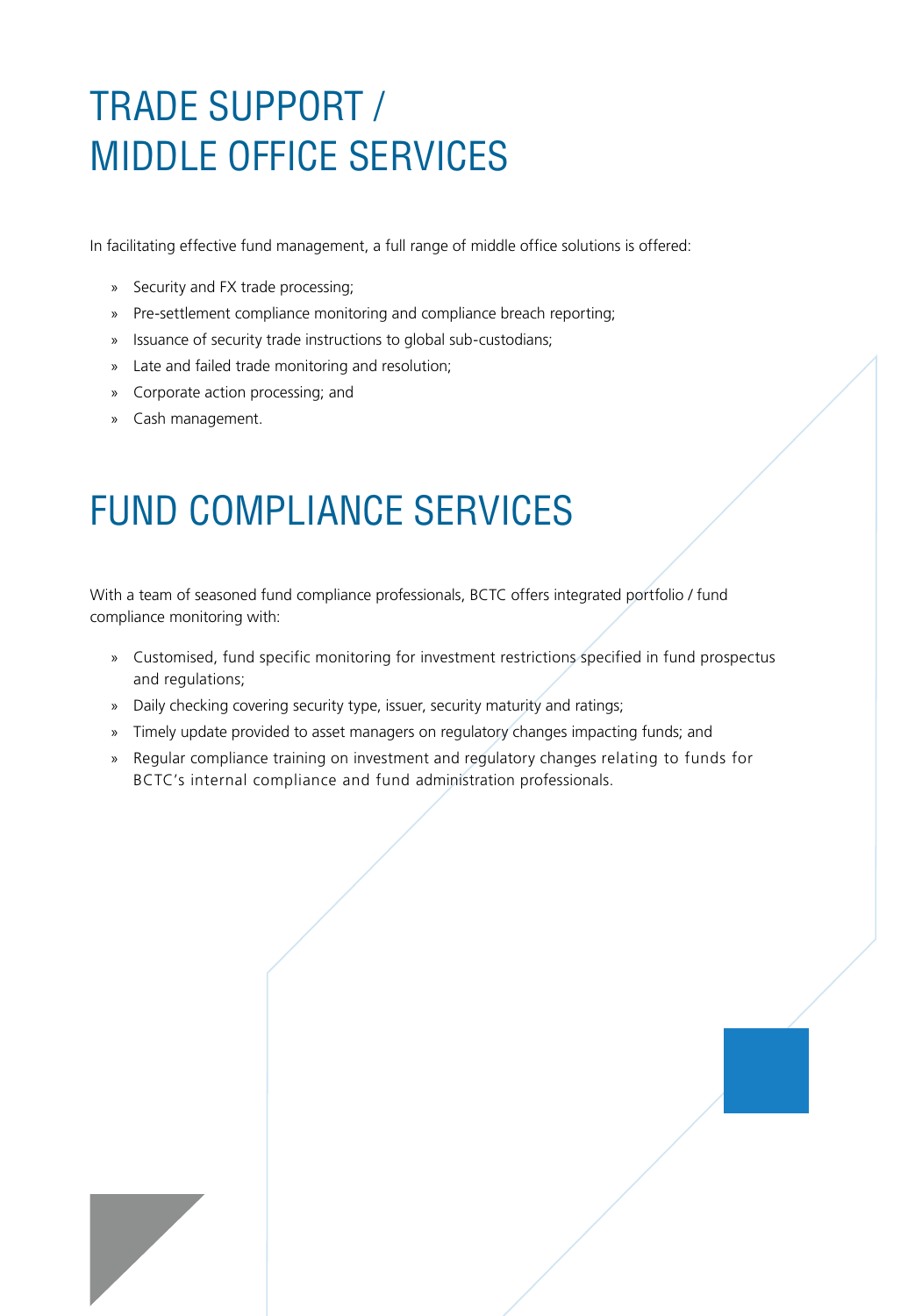### FUND ACCOUNTING & NAV PER UNIT CALCULATION

BCTC offers complete fund accounting and support services for funds investing in a wide range of instruments (equities, fixed income, etc.) in global markets. With a scalable and flexible technology system, we can cater for funds with multi-class, multi-layer, multi-currency and multi-manager structure, as well as mutual funds, unit trusts, pensions, RMB funds and QFII funds.

#### KEY SERVICES INCLUDE

- » Providing multi-currency general ledgers and detailed trial balances;
- » Books and records maintenance;
- » Security pricing and fair valuation;
- » Accounting and valuation of investment fund and pensions schemes, including NAV per unit calculation;
- » Cash and stock reconciliation;
- » Preparation of financial statements;
- » Monitoring of investment compliance and regulatory compliance;
- » Reporting of investment breaches;
- » Preparation of returns as required by regulators;
- » Filing of statutory reports and returns to the MPFA / SFC as well as offshore regulatory bodies; and
- » Client reporting.

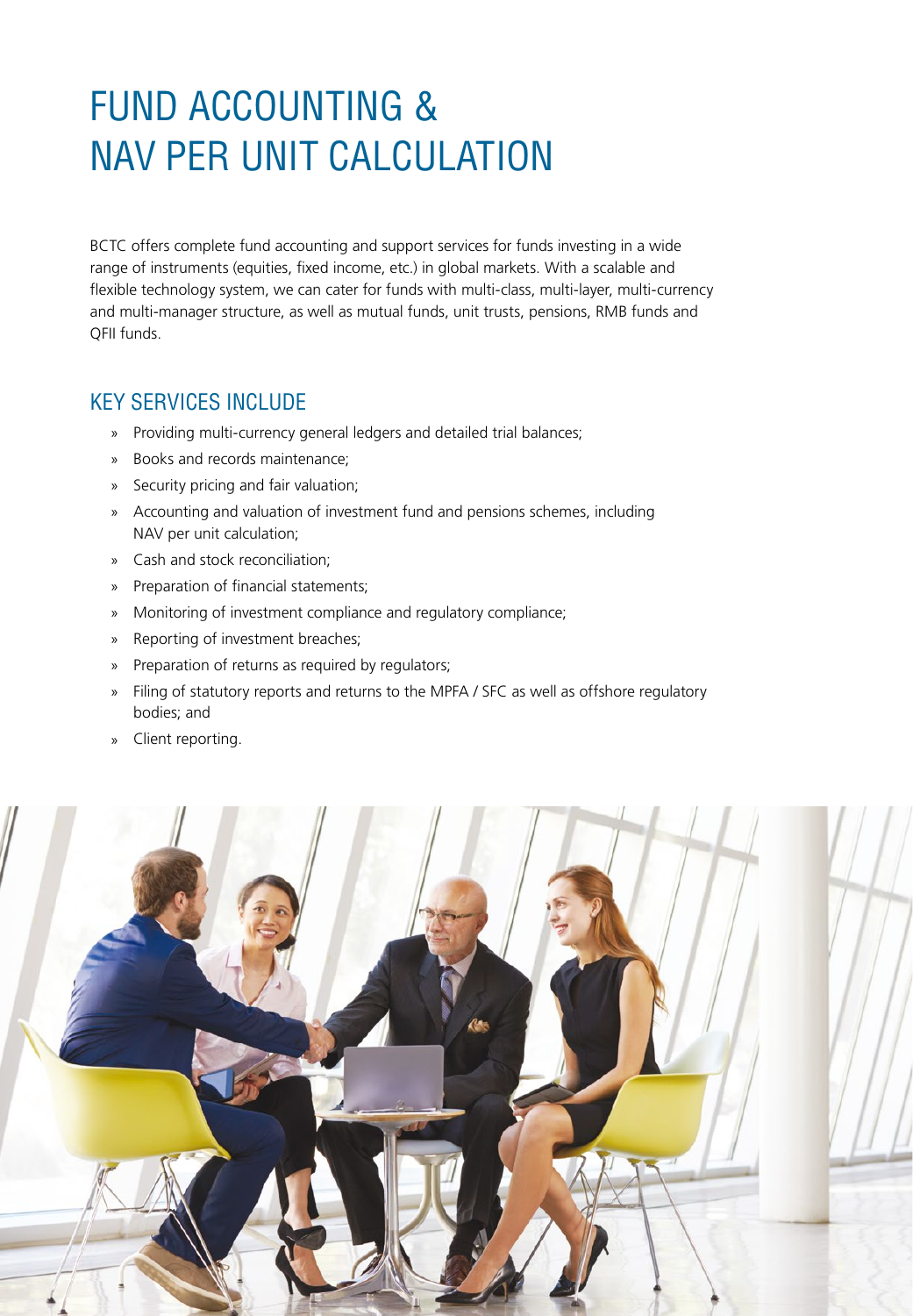# FINANCIAL & REGULATORY REPORTING

In the face of increasing demand from regulators and investors for more disclosure and greater transparency, BCTC works closely with clients and provides reports according to their requirements.

Besides financial reporting & regulatory reporting services covering reporting of investment breaches, preparation of returns and filing of statutory reports as required by regulators, and unit trust and pension fund financial reporting for fund accounting operations and auditing.

#### REPORTS WE PROVIDE INCLUDE, BUT NOT LIMITED TO:

- » Cash projection;
- » Security holding;
- » Trade settlement report;
- » Portfolio / fund valuation report;
- » NAV per unit calculation report;
- » Shareholder monthly holding report; and
- » Compliance report.

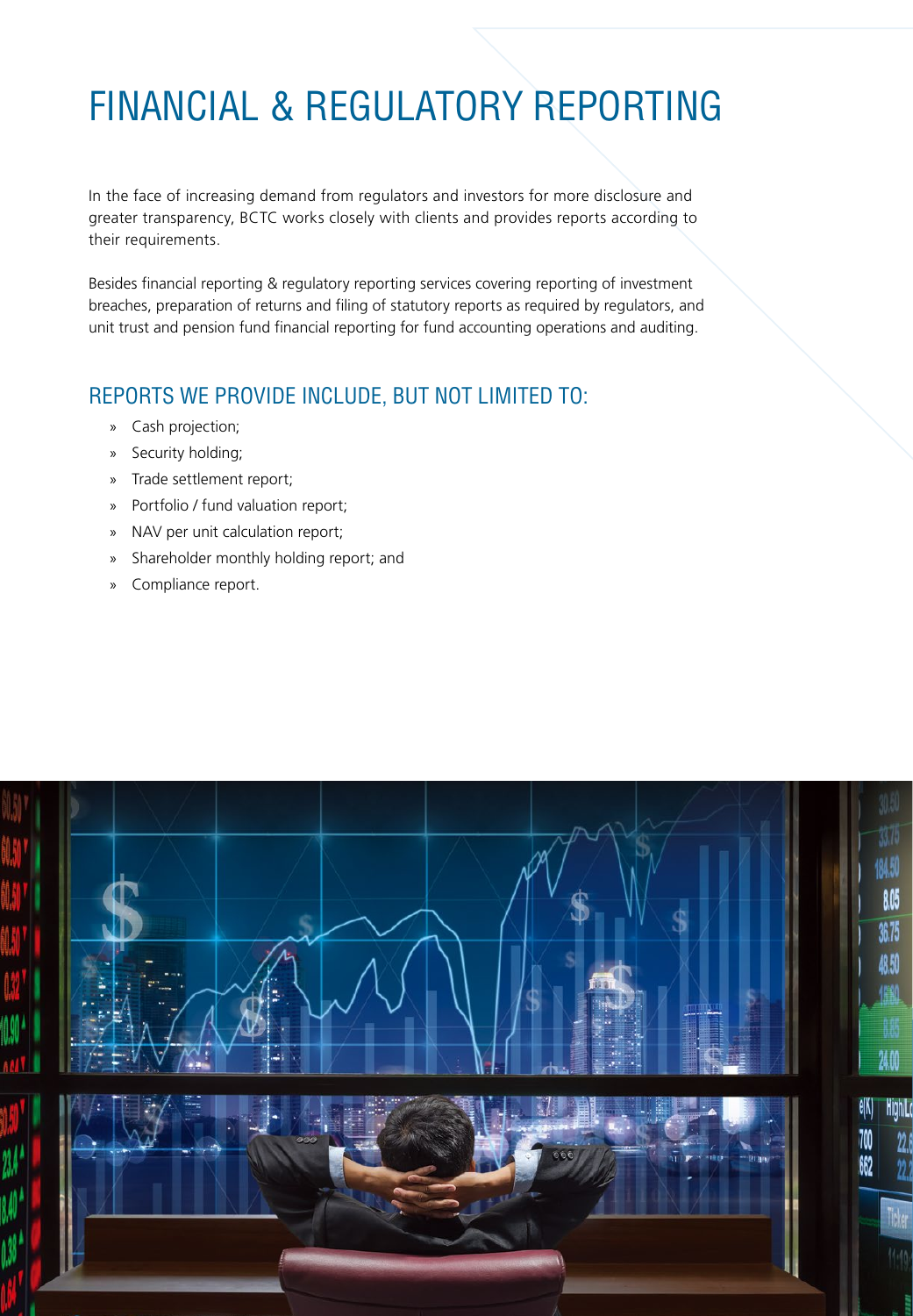# GLOBAL CUSTODY SERVICES

BCTC works with global sub-custodians, whenever possible, to give clients contractual settlements for trades in different markets. We meet the varying needs of clients with best-in-class service through automation and straightthrough-processing (with our STP rates averaging more than 95%), allowing clients to get the latest available information and mitigate risks in their global investments. Our failed trade rate is below 0.5%, hence the possibility of failed trades that deny trading at critical investment opportunity are substantially reduced.

### OUR KEY SERVICES INCLUDE:

- » Safekeeping of assets;
- » Monitoring of global sub-custodians on a regular basis;
- » Trade settlement, failed trade monitoring and timely resolution;
- » Income collection, corporate action processing and voluntary corporate action notification;
- » Comprehensive portfolio reporting including cash projection report and security holdings;
- » Providing support during Hong Kong holidays;
- » Client-defined reporting.

 BCT exercises due care in fulfilling their fiduciary responsibility, allowing us to concentrate on our core competency in investment management."

**Terry Pan** Chief Executive Officer Greater China, Singapore and Korea